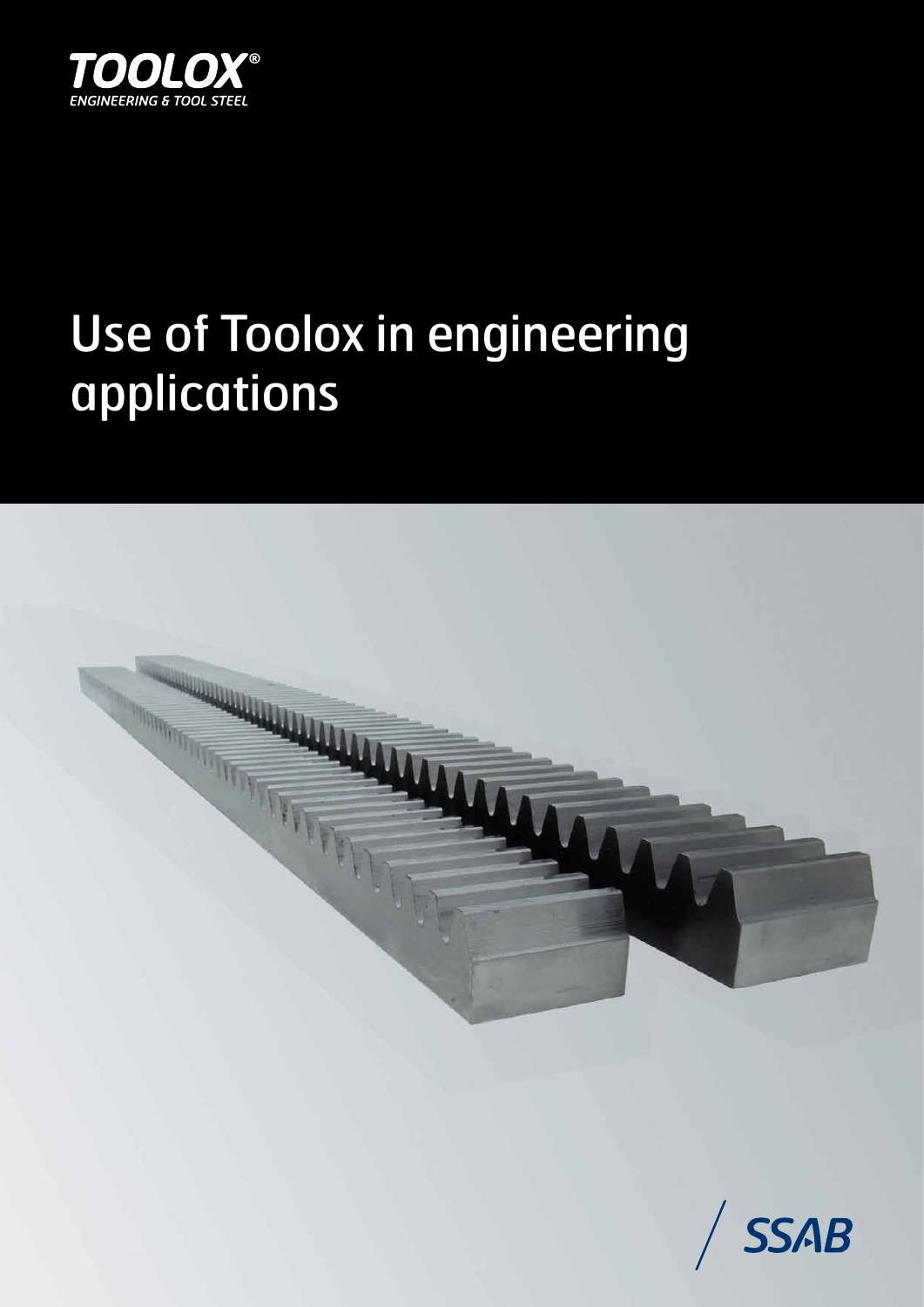# **Toolox in engineering applications**

Toolox is a modern quenched and tempered (Q & T) engineering and tool steel, delivered with measured and guaranteed hardness and impact toughness. The basic idea is to enable faster component manufacturing by delivering Toolox as heat treated and ready to use, i.e no need for further heat treatment.

Toolox is based on the low carbon metallurgical concept of Hardox and Weldox, the well known quenched and tempered abrasion resistant and structural steels from SSAB.

#### **Toolox is available in three strength levels;**

Toolox 33 with a typical tensile strength of 980 MPa, Toolox 40 with 1260 MPa and Toolox 44 with 1450 MPa. All grades are characterized by low carbon contents, which result in very good machining properties. Thanks to the low carbon and alloy content, all Toolox grades can also be oxycut, welded and bent with good result with use of conventional methods.

Thanks to the extremely high steel cleaniness of the Toolox grades will the surface roughness of a component govern its fatigue life length.

When subject to elevated temperature will the Toolox grades start to back-temper when above 590 °C. Thereby are these grades possible to use in abrasive wear applications at elevated temperatures below 590 °C. Please contact SSAB for further information.

#### **Typical values**

#### **Toolox 33**

The current data sheet is valid – www.toolox.com

| Chemical<br><b>Mechanical Properties</b><br>Composition |                 |                                                    |                |                 |     |                                                                         |     |     |                  |
|---------------------------------------------------------|-----------------|----------------------------------------------------|----------------|-----------------|-----|-------------------------------------------------------------------------|-----|-----|------------------|
| C                                                       | $0.22 - 0.24%$  |                                                    | $-40\degree$ C | $-20^{\circ}$ C |     | $+20^{\circ}$ C +200 $^{\circ}$ C +300 $^{\circ}$ C +400 $^{\circ}$ C + |     |     | $+500^{\circ}$ C |
| Si                                                      | $0.6 - 1.1%$    | Tensile Strength, R <sub>m</sub> [MPa]             |                |                 | 980 | 900                                                                     |     |     |                  |
| Mn                                                      | 0,8%            | Yield Strength, R <sub>n02</sub> [MPa]             |                |                 | 850 | 800                                                                     |     |     |                  |
| P                                                       | max. 0.010%     | Elongation, $A_5$ [%]                              |                |                 | 16  | 12                                                                      |     |     |                  |
| S                                                       | max. 0.003%     | Compressive Yield Strength, R <sub>c02</sub> [MPa] |                |                 | 800 | 750                                                                     | 700 | 590 | 560              |
| Cr                                                      | $1.0 - 1.2%$    | Impact toughness, Charpy-V, [J]                    | 27             | 45              | 100 | 170                                                                     | 180 | 180 |                  |
| Mo                                                      | 0,30%           | Hardness, [HBW]                                    |                |                 | 310 |                                                                         |     |     |                  |
| $\vee$                                                  | $0.10 - 0.11\%$ | Hardness, [HRC]                                    |                |                 | 29  |                                                                         |     |     |                  |
| Ni                                                      | max.1%          |                                                    |                |                 |     |                                                                         |     |     |                  |
| $CE_{\text{inv}}$                                       | $0.62 - 0.71$   | The Young's Modulus, [GPa]                         |                |                 | 210 |                                                                         |     |     |                  |
| <b>CET</b>                                              | $0.40 - 0.44$   |                                                    |                |                 |     |                                                                         |     |     |                  |
| <b>Physical Properties</b>                              |                 |                                                    |                |                 |     |                                                                         |     |     |                  |
|                                                         |                 |                                                    |                |                 |     | +20°C +200°C +400°C +600°C                                              |     |     |                  |
| Thermal conductivity $[W/m * K]$                        |                 |                                                    |                | 35              | 35  | 30                                                                      | 23  |     |                  |
| Thermal expansion coefficient [10 <sup>-6</sup> /K]     |                 |                                                    | 13.1           | 13.1            |     |                                                                         |     |     |                  |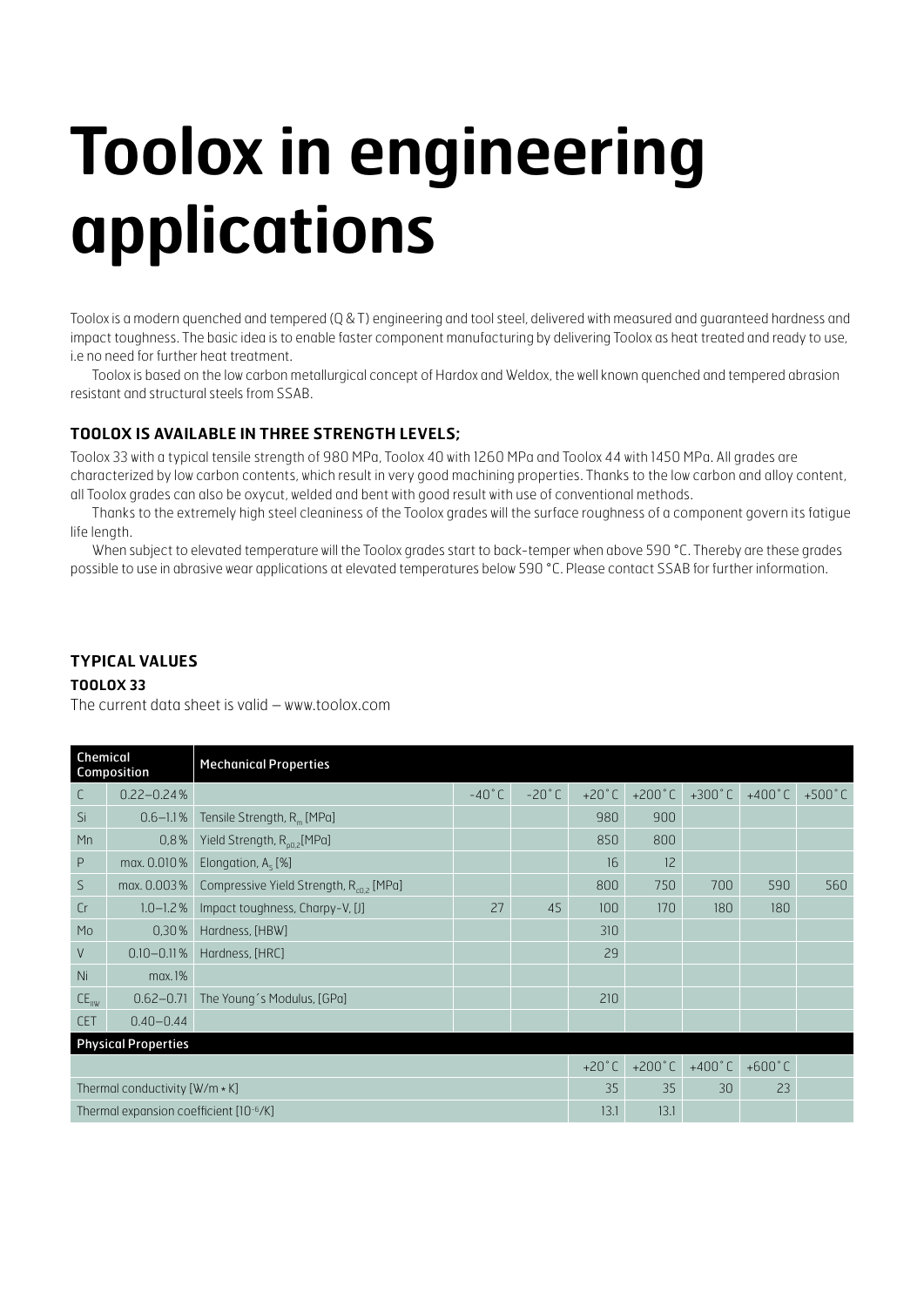# **Typical values Toolox 40**

| Chemical<br>Composition                             |                | <b>Mechanical Properties</b>            |                 |                 |                                   |                  |                  |                  |                  |                  |
|-----------------------------------------------------|----------------|-----------------------------------------|-----------------|-----------------|-----------------------------------|------------------|------------------|------------------|------------------|------------------|
| C                                                   | $0.28 - 0.30%$ |                                         | $-40^{\circ}$ C | $-20^{\circ}$ C | $+20^{\circ}$ C                   | $+200^{\circ}$ C | $+300^{\circ}$ C | $+400^{\circ}$ C | $+500^{\circ}$ C | $+550^{\circ}$ C |
| Si                                                  | $0.6 - 1.2%$   | Tensile Strength, R <sub>m</sub> [MPa]  |                 |                 | 1260                              | 1170             | 1160             | 1060             | 900              | 790              |
| Mn                                                  | 0.6%           | Yield Strength, R <sub>p0.2</sub> [MPa] |                 |                 | 1150                              | 1010             | 990              | 900              | 780              | 660              |
| P                                                   | max 0.010%     | Elongation, $A_{\epsilon}$ [%]          |                 |                 | 14                                | 14               | 14               | 15               | 16               | 19               |
| S                                                   | max 0.003%     | Impact toughness, Charpy-V, [J]         |                 |                 | 38                                |                  |                  |                  |                  |                  |
| Cr                                                  | $1.1 - 1.3%$   | Hardness [HBW]                          |                 |                 | 390                               |                  |                  |                  |                  |                  |
| Ni                                                  | max 1%         |                                         |                 |                 |                                   |                  |                  |                  |                  |                  |
| Mo                                                  | 0.5%           | The Young's Modulus, [GPa]              |                 |                 | 210                               |                  |                  |                  |                  |                  |
| V                                                   | 0.12%          |                                         |                 |                 |                                   |                  |                  |                  |                  |                  |
| $CE_{\text{inv}}$                                   | $0.76 - 0.82%$ |                                         |                 |                 |                                   |                  |                  |                  |                  |                  |
| <b>CET</b>                                          | $0.45 - 0.50$  |                                         |                 |                 |                                   |                  |                  |                  |                  |                  |
| <b>Physical Properties</b>                          |                |                                         |                 |                 |                                   |                  |                  |                  |                  |                  |
|                                                     |                |                                         | $+20^{\circ}$ C |                 | $+200^{\circ}$ C $+400^{\circ}$ C | $+600\degree$ C  |                  |                  |                  |                  |
| Thermal expansion coefficient [10 <sup>-6</sup> /K] |                |                                         | 13.1            | 13.1            |                                   |                  |                  |                  |                  |                  |



Toolox 44 Hot slagg bucket



Toolox 33 Knife seat



Toolox 33 Press brake tools



Toolox 44 Piston rods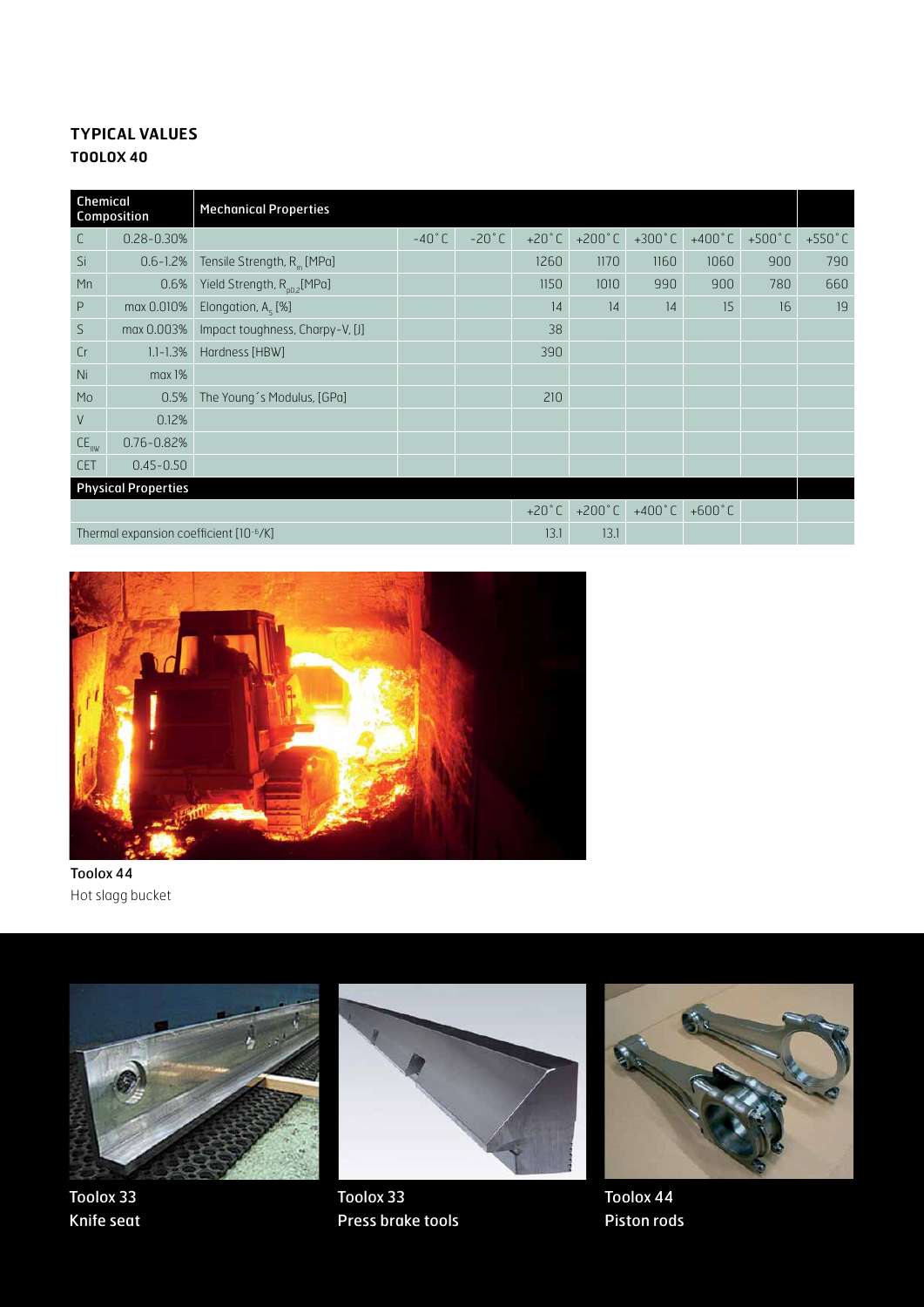### **Typical values Toolox 44**

| <b>Chemical</b><br>Composition         |               | <b>Mechanical Properties</b>                    |                 |                 |                  |                                   |                 |      |     |
|----------------------------------------|---------------|-------------------------------------------------|-----------------|-----------------|------------------|-----------------------------------|-----------------|------|-----|
| C                                      | 0.32%         |                                                 | $-40^{\circ}$ C | $-20^{\circ}$ C |                  | +20°C +200°C +300°C +400°C +500°C |                 |      |     |
| Si                                     | $0.6 - 1.1%$  | Tensile Strength, R <sub>m</sub> [MPa]          |                 |                 | 1450             | 1380                              |                 |      |     |
| Mn                                     | 0.8%          | Yield Strength, R <sub>p0.2</sub> [MPa]         |                 |                 | 1300             | 1200                              |                 |      |     |
| P                                      | max. 0.010%   | Elongation, $A_5$ [%]                           |                 |                 | 13               | 10 <sup>10</sup>                  |                 |      |     |
| S                                      | max. 0.003%   | Compressive Yield Strength,<br>$R_{c0.2}$ [MPa] |                 |                 | 1250             | 1120                              | 1120            | 1060 | 930 |
|                                        |               | after 170 hrs soaking time                      |                 |                 |                  |                                   |                 | 1060 | 910 |
| Cr                                     | 1.35%         |                                                 |                 |                 |                  |                                   |                 |      |     |
| Mo                                     | 0.80%         | Impact toughness, Charpy-V, [J]                 | 14              | 19              | 30               | 60                                | 80              | 80   |     |
| V                                      | 0.14%         | Hardness, [HBW]                                 |                 |                 | 450              |                                   |                 |      |     |
| Ni                                     | max.1%        | Hardness, [HRC]                                 |                 |                 | 45               |                                   |                 |      |     |
| $CE_{\text{IIW}}$                      | $0.92 - 0.96$ |                                                 |                 |                 |                  |                                   |                 |      |     |
| <b>CET</b>                             | $0.55 - 0.57$ | The Young's Modulus, [GPa]                      |                 |                 | 210              |                                   |                 |      |     |
| <b>Physical Properties</b>             |               |                                                 |                 |                 |                  |                                   |                 |      |     |
|                                        |               |                                                 |                 | $+20^{\circ}$ C | $+200^{\circ}$ C | $+400^{\circ}$ C                  | $+600\degree$ C |      |     |
|                                        |               |                                                 |                 |                 | 28               | 32                                | 29              | 21   |     |
| Thermal expansion coefficient [10-6/K] |               |                                                 |                 | 13.5            | 13.5             | 13.5                              |                 |      |     |

## 300 HBW Steel

|                      | Impact thoughness  <br>[Typical J at 20°C] | Machining | Low internal<br>stress | [Typical, MPa]   [Typical, Mpa] | Yield strength Tensile strength |
|----------------------|--------------------------------------------|-----------|------------------------|---------------------------------|---------------------------------|
| 1.7218<br>25 CrMo 4  | 45                                         | $+$       | $++$                   | 600                             | 650-1100                        |
| 1.6582<br>36CrNiMo 6 | $35 - 45$                                  | $+$       | $++$                   | 700                             | $900 - 1400$                    |
| 1.7225<br>42 CrMo 4  | $30 - 35$                                  | $+$       | $+$                    | 675                             | $900 - 1300$                    |
| Toolox 33            | $-100$                                     | $+++$     | $+++$                  | 850                             | $-980$                          |



Toolox 44 Nitrided as shear blade – 8000 cuts up to 35 mm 960 MPa



Toolox 33 Machine parts



Hydraulic component made in Toolox 33 previously made made in P20 or 4140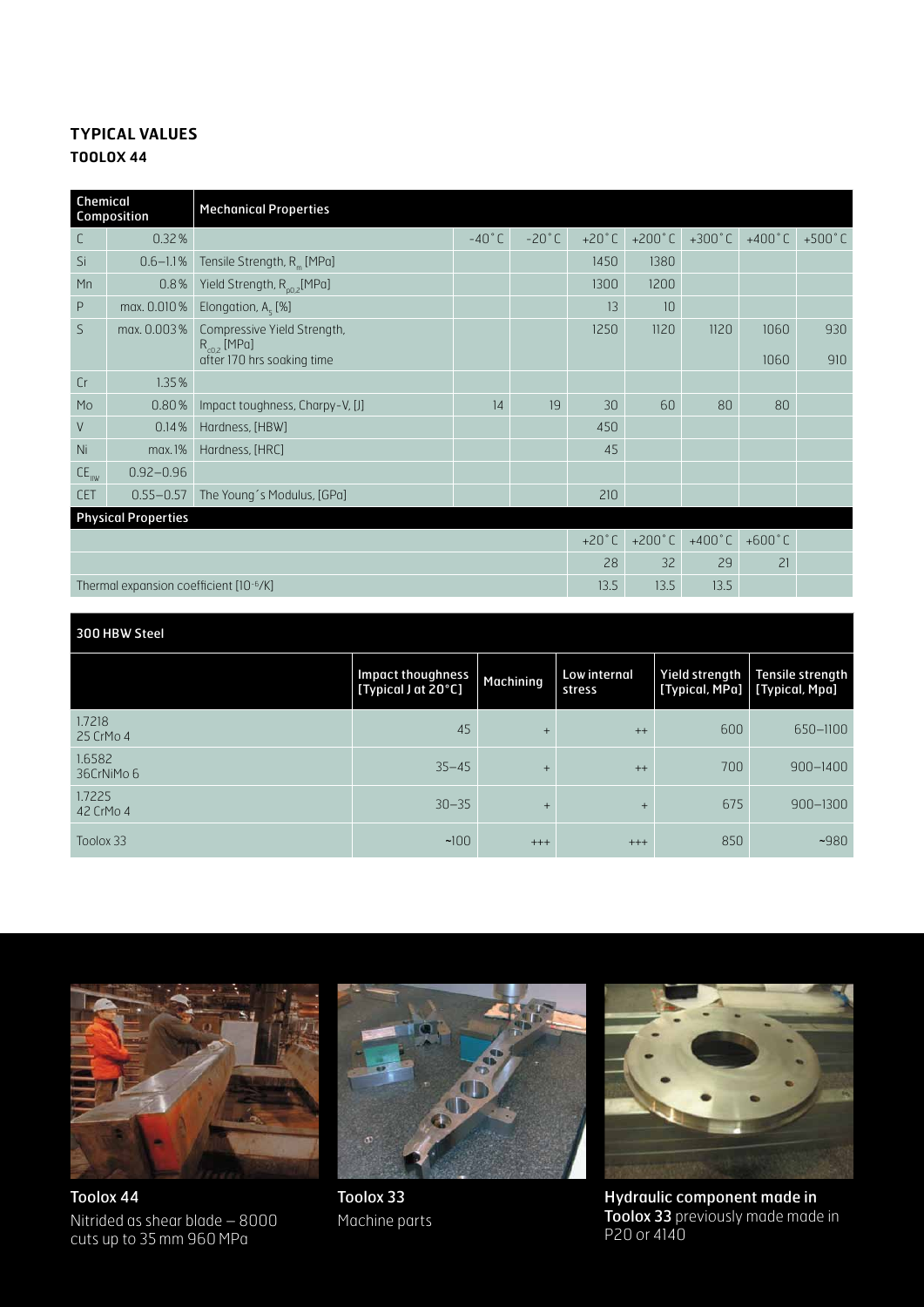

- Machine component Toolox 33, dimensional stable after the mechanical processing.
- **V** COG WHEEL AND GEAR RACKS Toolox 33